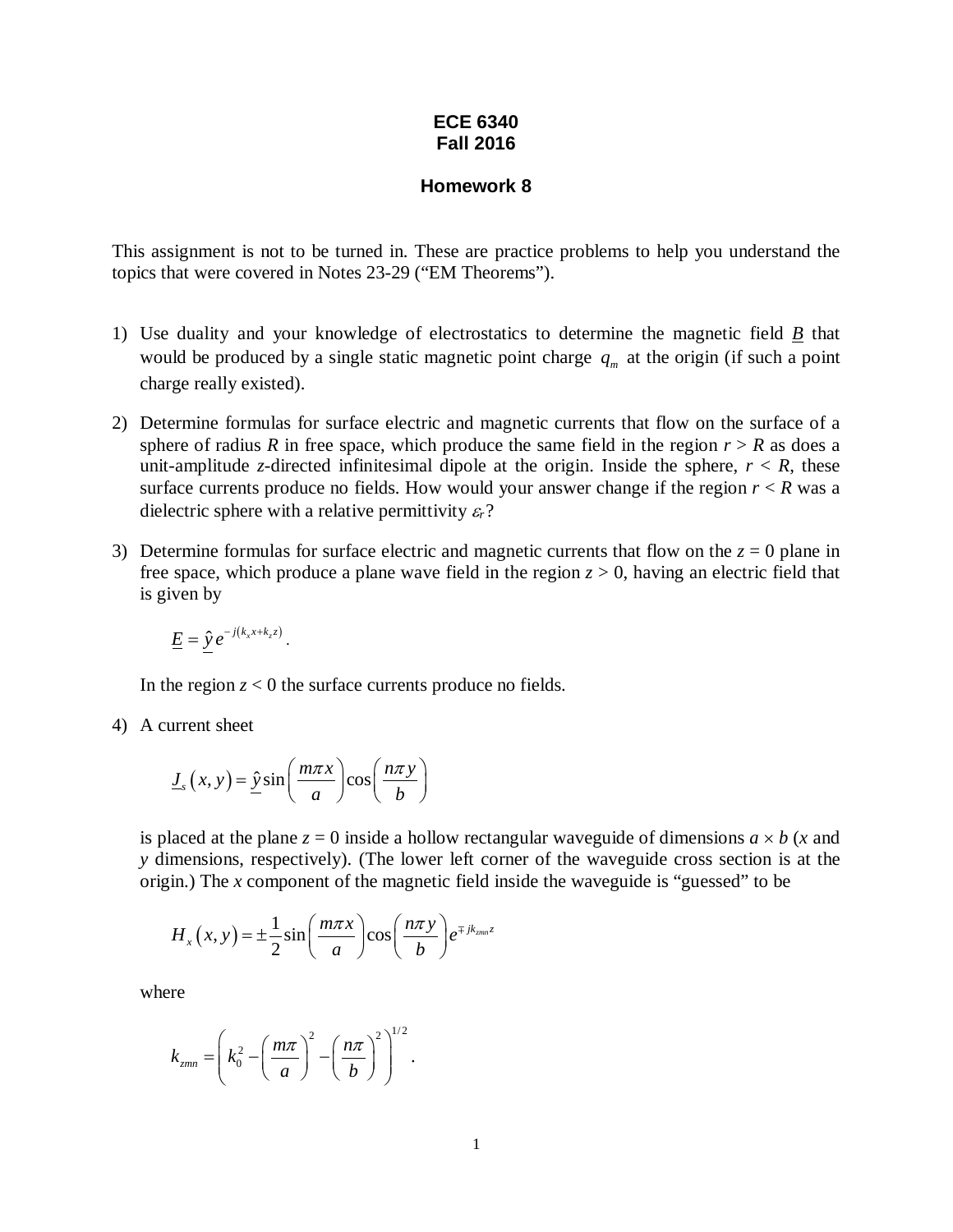The top (bottom) sign is for  $z > 0$  ( $z < 0$ ). The magnetic field inside the waveguide also has a *z* component (not shown above), but no *y* component. (The field is TM to the *y* direction, a fact that can be justified by using image theory for the waveguide.) Note that  $H_x$  satisfies the boundary conditions on the four walls of the waveguide.

- a) Determine the field  $H_z$  inside the waveguide, using the fact that the divergence of the magnetic field must be zero. Verify that it satisfies the boundary conditions on the four walls of the waveguide.
- b) Determine the electric field inside the waveguide from the magnetic field. Verify that it satisfies the boundary conditions on the four walls of the waveguide.
- c) Explain how the uniqueness principle is satisfied, and why the fields calculated in the previous steps must be the correct fields launched inside the waveguide by the current sheet. (Take the surface *S* in the uniqueness principle to be the entire inner surface of the waveguide, together with ending surfaces (caps) at  $z = \pm \infty$ . You may assume a small amount of loss inside the waveguide, so that the uniqueness principle holds.)
- 5) Consider a *y*-directed unit-strength dipole  $(I = 1)$  inside the same rectangular waveguide as in the previous problem, at the location  $x = x_0$ ,  $y = y_0$ ,  $z = z_0 = 0$ . By using a double Fourier series, the dipole current is thought of as a superposition of current sheets, of the form

$$
J_{xy}(x, y) = \delta(x - x_0) \delta(y - y_0) = \sum_{m=1}^{\infty} \sum_{n=0}^{\infty} A_{mn} \sin\left(\frac{m\pi x}{a}\right) \cos\left(\frac{n\pi y}{b}\right).
$$

Solve for the coefficients  $A_{mn}$  using Fourier series theory, and then use superposition along with the results from the previous problem to determine the magnetic field inside the waveguide for  $z > 0$ .

6) Use image theory to find the far field of a unit-strength *z*-directed infinitesimal electric dipole at a height *h* above an infinite ground plane. Simplify your answer so that it involves a term of the form  $\cos(k_0h\cos\theta)$ .

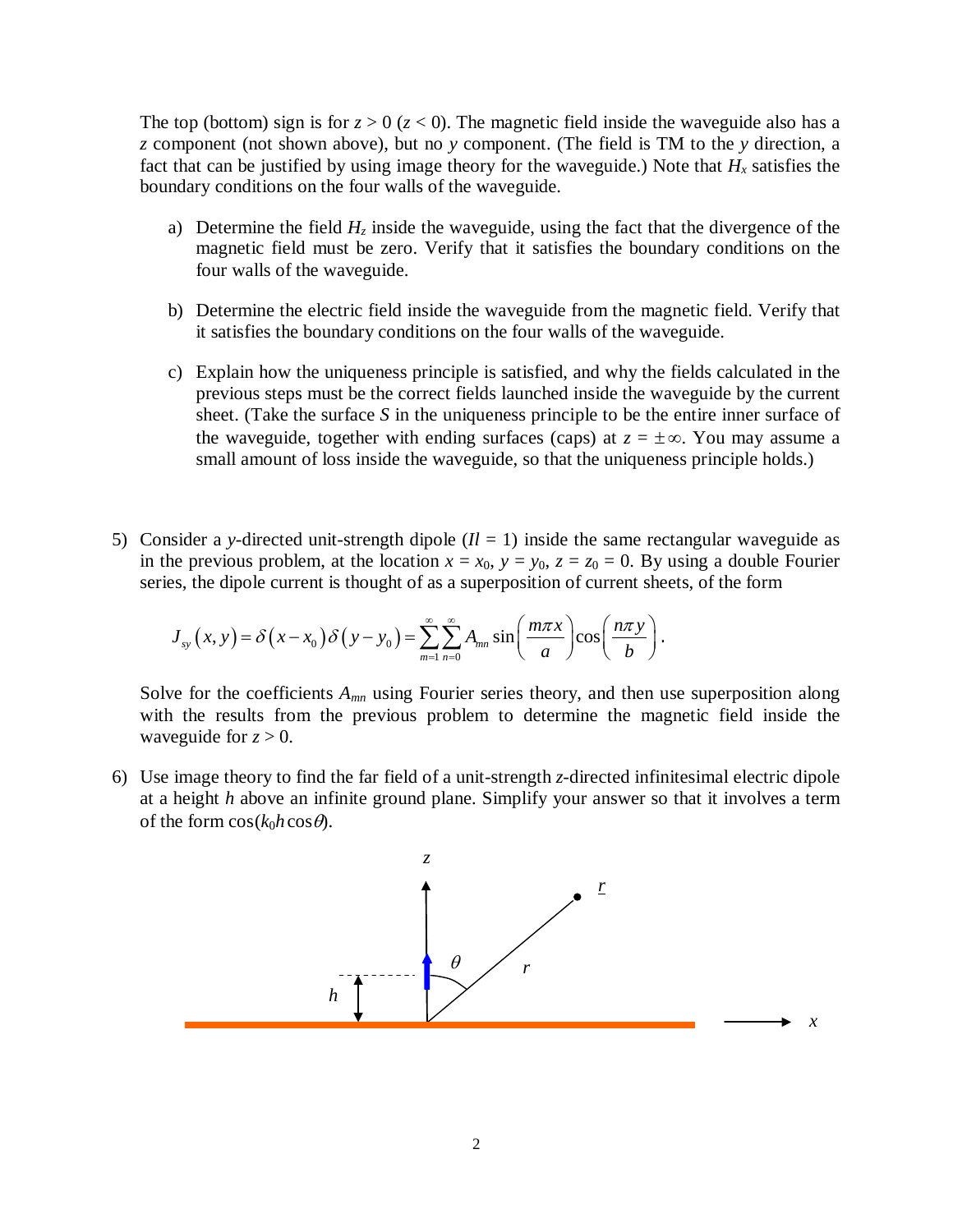- 7) Consider the same unit-strength dipole inside a rectangular waveguide as in Prob. 5. Derive an expression for  $A<sub>v</sub>(x, y, z)$  inside the waveguide by using image theory. Your answer should be in the form of four infinite series (each series involving a double summation). Explain how you would calculate the magnetic and electric fields from a magnetic vector potential *Ay*. That is, derive general expressions for  $\underline{E}$  and  $\underline{H}$  in terms of  $A<sub>y</sub>$ . You do not have to actually substitute your series expressions into these equations.
- 8) A slot antenna is in an infinite ground plane as shown below. The ground plane is the  $x = 0$ plane. Assume that the width of the slot *w* (in the *y* direction) is very small compared to a wavelength. The slot is centered at the origin, and the length of the slot is 2*h* in the *z* direction. Derive an expression for the far-field electric and magnetic fields  $E_{\theta}$ ,  $E_{\phi}$ ,  $H_{\theta}$ ,  $H_{\phi}$  in the region  $x > 0$ . Do this by converting the aperture electric field into an equivalent magnetic surface current on a ground plane (with no slot) by using boundary conditions, and then use image theory and duality. Assume that the electric field in the slot is given by

$$
\underline{E} = \hat{\underline{y}} E_0 \sin(k(h-|z'|)).
$$

Note: You may wish to use the result from the class notes on radiation (Notes 22) to help evaluate the integral that arises in this problem (you do not have to derive the integral result that appears in the class notes).

How do the fields in the region  $x < 0$  compare to those in the region  $x > 0$ ? Justify your answer.



9) Consider the same slot antenna as in the previous problem. Use the equivalence principle to show how the antenna can be modeled as a magnetic current on an infinite ground plane (with no slot) for the purposes of calculating the radiation in the region  $x > 0$ . Explain carefully how you are using the equivalence principle. Finally, apply image theory to obtain a magnetic current in free space that models the original slot antenna. (The magnetic current that you arrive at should be the same one that you ended up with in the previous problem, using boundary conditions.)